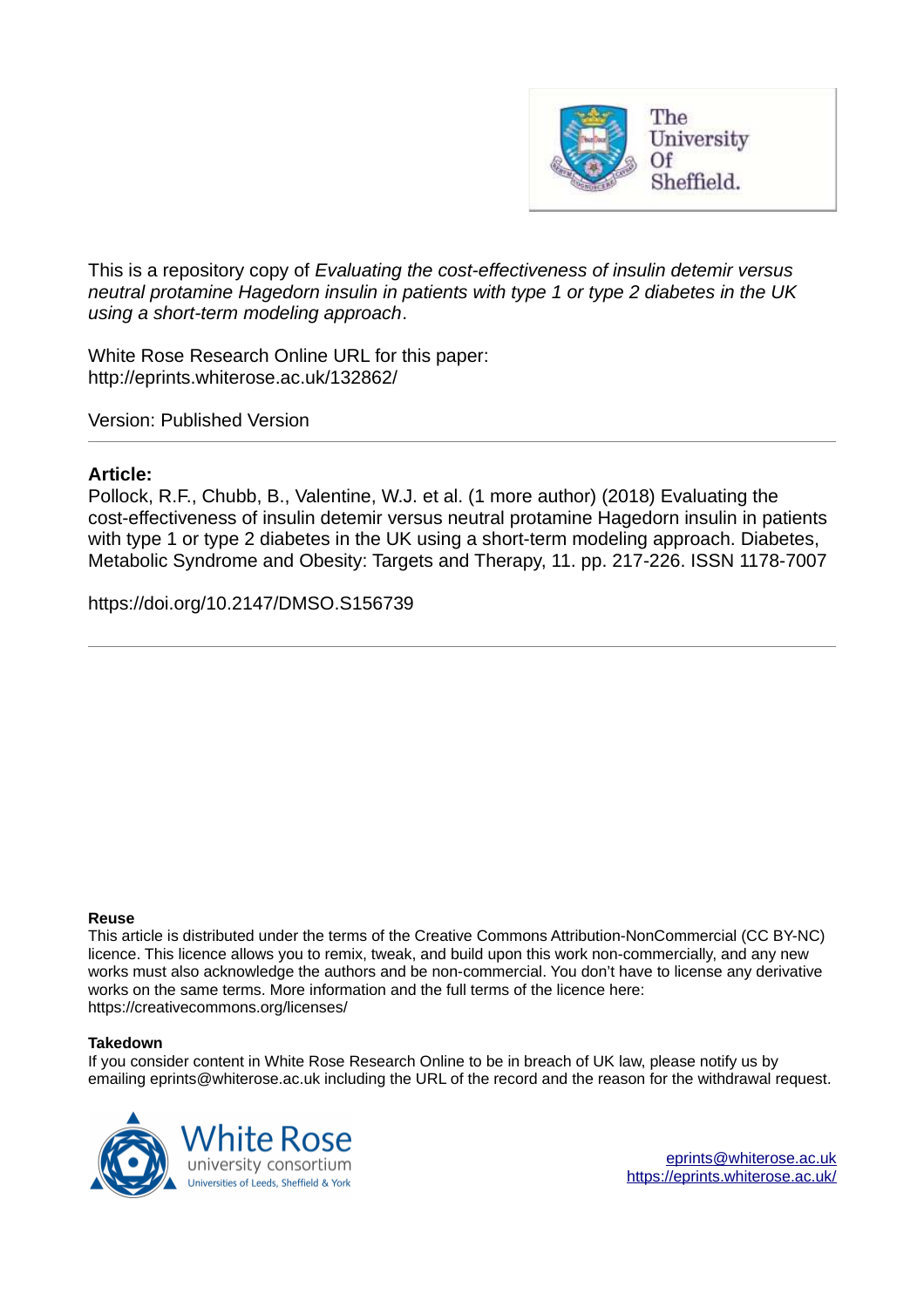**O** Open Access Full Text Article

# ORIGINAL RESEARCH

Evaluating the cost-effectiveness of insulin detemir versus neutral protamine Hagedorn insulin in patients with type 1 or type 2 diabetes in the UK using a short-term modeling approach

### Richard F Pollock<sup>1</sup> Barrie Chubb<sup>2</sup> William | Valentine<sup>1</sup> Simon Heller<sup>3</sup>

<sup>1</sup>Health Economics and Outcomes Research, Ossian Health Economics and Communications GmbH, Basel, Switzerland; <sup>2</sup>EU-HEOR, Novo Nordisk Limited, Gatwick, UK; <sup>3</sup>Department of Oncology & Metabolism, The University of Sheffield, Sheffield, UK

Correspondence: Richard F Pollock Ossian Health Economics and Communications GmbH, Bäumleingasse 20, 4051 Basel, Switzerland Tel +41 61 271 6214 Email [pollock@ossianconsulting.com](mailto:pollock@ossianconsulting.com)



**Background:** To estimate the short-term cost-effectiveness of insulin detemir (IDet) versus neutral protamine Hagedorn (NPH) insulin based on the incidence of non-severe hypoglycemia and changes in body weight in subjects with type 1 diabetes (T1D) or type 2 diabetes (T2D) in the UK.

**Methods:** A model was developed to evaluate cost-effectiveness based on non-severe hypoglycemia, body mass index, and pharmacy costs over 1 year. Published rates of non-severe hypoglycemia were employed in the T1D and T2D analyses, while reduced weight gain with IDet was modeled in the T2D analysis only. Effectiveness was calculated in terms of qualityadjusted life expectancy using published utility scores. Pharmacy costs were captured using published prices and defined daily doses. Costs were expressed in 2016 pounds sterling (GBP). Sensitivity analyses were performed (including probabilistic sensitivity analysis).

**Results:** In T1D, IDet was associated with fewer non-severe hypoglycemic events than NPH insulin (126.7 versus 150.8 events per person-year), leading to an improvement of 0.099 qualityadjusted life years (QALYs). Costs with IDet were GBP 60 higher, yielding an incremental cost-effectiveness ratio (ICER) of GBP 610 per QALY gained. In T2D, mean non-severe hypoglycemic event rates and body weight were lower with IDet than NPH insulin, leading to a total incremental utility of 0.120, accompanied by an annual cost increase of GBP 171, yielding an ICER of GBP 1,422 per QALY gained for IDet versus NPH insulin.

**Conclusion:** Short-term health economic evaluation showed IDet to be a cost-effective alternative to NPH insulin in the UK due to lower rates of non-severe hypoglycemia (T1D and T2D) and reduced weight gain (T2D only).

**Keywords:** cost-benefit analysis, insulin, diabetes mellitus type 1, diabetes mellitus type 2, hypoglycemia

## **Plain language summary**

The present study evaluated the cost-effectiveness of neutral protamine Hagedorn (NPH) insulin relative to insulin detemir ([IDet] Levemir® ; Novo Nordisk A/S, Bagsværd, Denmark) from the perspective of the UK National Health Service (NHS). Although the two insulins have slightly different durations of action, both are widely used as the "basal" component of a patient's insulin regimen, providing glycemic control over the course of the day (as opposed to "bolus" insulin, which is administered at mealtimes in patients with type 1 diabetes or more advanced type 2 diabetes). Numerous clinical studies have demonstrated that IDet results in less day-to-day variation in blood glucose levels, fewer episodes of hypoglycemia (very low blood glucose), and less weight gain relative to NPH insulin. In the UK, however, NPH insulin is currently 46%

CO 108 Pollock et al. This work is published and licensed by Dove Medical Press Limited. The full terms of this license are available at https://www.dovepress.com/terms.<br>Vou hereby accept the Terms. Non-commercial uses of Diabetes, Metabolic Syndrome and Obesity: Targets and Therapy 2018:11 217-226 **217**

 $m$ ission for commercial use of this work, please see paragraphs  $4.2$  and  $5$  of our Terms (https://www.dovepress.com/terms.php).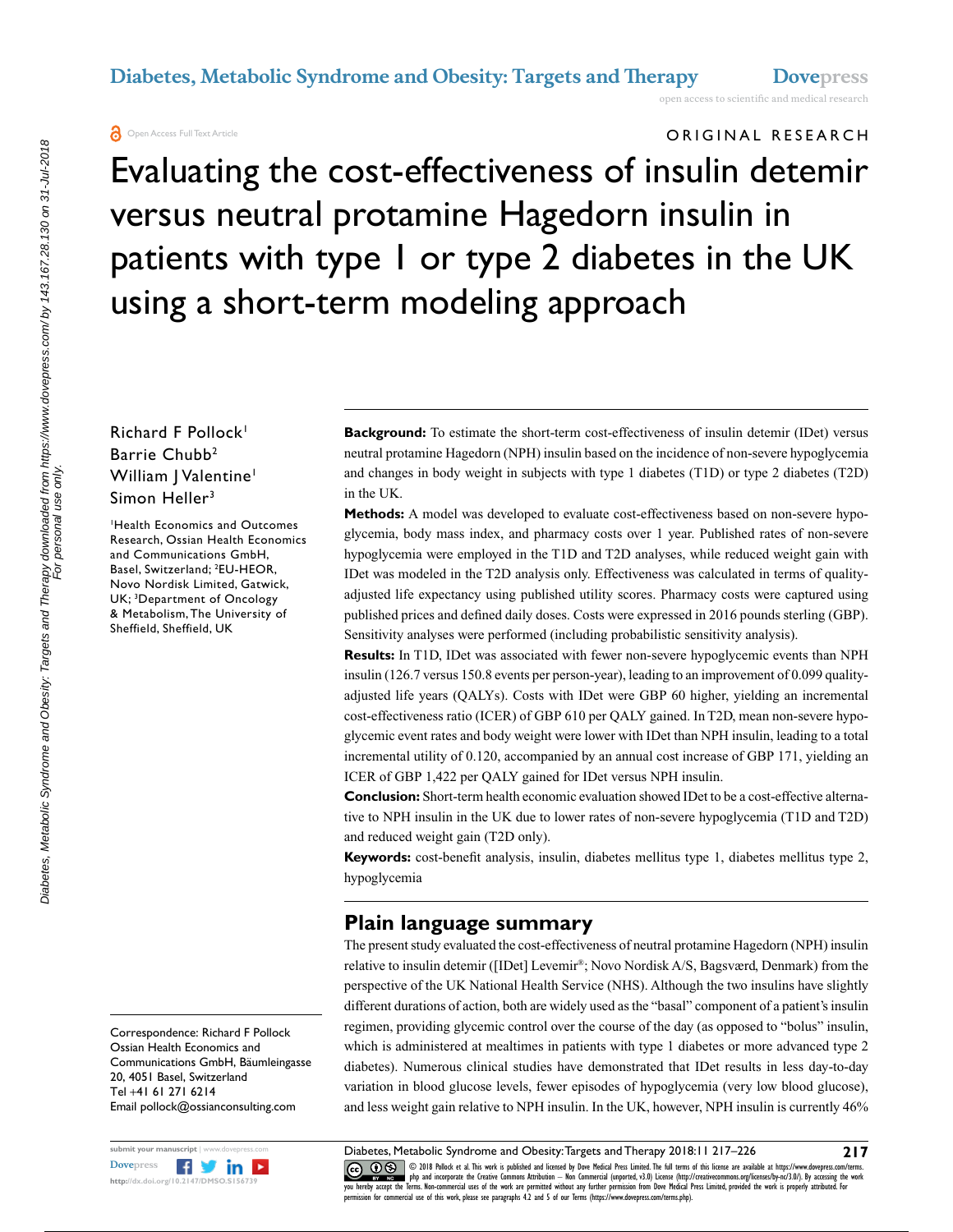cheaper than IDet on a per-unit basis (£0.015 versus £0.028 when each insulin dose is purchased in a pen cartridge for injection). As NHS England faces increasing budget constraints, balancing the additional cost of IDet with the clinical benefits it provides is an important aspect of ensuring good value for money for the NHS. Here, we used a short-term (1 year) computer model to establish if differences between IDet and NPH insulin in terms of insulin dosing, hypoglycemia, and, in type 2 diabetes, body mass index, were worth the additional cost to the NHS.

### **Introduction**

Long-term studies such as the Diabetes Control and Complications Trial (DCCT) in type 1 diabetes have shown that improved glycemic control leads to improved longterm outcomes.<sup>1</sup> Long-term studies in type 2 diabetes, such as the United Kingdom Prospective Diabetes Study (UKPDS), have similarly shown unequivocal benefits of improved glycemic control in terms of microvascular and macrovascular benefits.<sup>2</sup> Epidemiological studies have also demonstrated reduced incidence of macrovascular complications with improved glycemic control.<sup>3</sup> Lower blood glucose levels are, however, accompanied by an increased risk of hypoglycemia. In the DCCT, patients in the intensive treatment group were exposed to a threefold higher rate of severe hypoglycemia (61.2 events per 100 patient years versus 18.7 events per 100 patient years in the conventional treatment group).<sup>4</sup> The severity of hypoglycemic episodes ranges from relatively mild, which can be remedied by eating fast-acting carbohydrates, through to severe events that can result in seizure, coma, and occasionally death. Real-world data from the UK collected from 466 patients with type 1 diabetes over a period of 4 weeks (7-day recall period) indicated an average non-severe hypoglycemic event rate in individuals with type 1 diabetes of 126.7 events per patient per year, equivalent to experiencing an event every 3 days.<sup>5</sup> While hypoglycemia is less frequent in patients with type 2 diabetes than patients with type 1 diabetes, hypoglycemia becomes progressively more frequent as the disease progresses, with the same study reporting a rate of 41.5 events per patient per year in insulin-using patients with type 2 diabetes.<sup>5,6</sup> Evidence from a variety of sources has also shown that hypoglycemic events reduce quality of life and workplace productivity, $7-14$  and increase health care resource utilization.<sup>11</sup>

Long-acting insulin analogues such as IDet can reduce the rate of non-severe hypoglycemia in individuals with type 1 or type 2 diabetes relative to NPH insulin. Indeed, several trials have provided evidence that treatment with IDet results in predictable glycemic control with less

**Methods** A cost-effectiveness model was developed in Microsoft Excel 2010 to evaluate the cost-effectiveness of IDet relative to NPH insulin in patients with type 1 or type 2 diabetes.

in most countries.

with type 1 or type 2 diabetes.

The model adopted the perspective of a UK health care payer (the National Health Service), and the base-case analysis was conducted over a 1-year time horizon, negating the need for discounting of cost or effectiveness outcomes. The 1-year time horizon was selected on the grounds that NPH insulin and IDet both have the same mechanism of action, and any differences in the long-term incidence of diabetes complications could be mitigated by adjusting the respective insulin doses.

day-to-day variation, fewer hypoglycemic episodes, and decreased weight gain in comparison with NPH insulin.15–21 The clinical benefit of reduced non-severe hypoglycemia comes at an additional cost, however, with drug costs associated with IDet being higher than those of NPH insulin

The present modeling analysis is therefore designed to provide an insight into whether the additional cost of IDet is justified in terms of the clinical benefit it provides in patients

The model captured insulin, needle and self-monitoring of blood glucose (SMBG) costs, costs of other antidiabetes therapies, and costs associated with non-severe hypoglycemic events. All costs were expressed in 2016 pounds sterling (GBP). Concomitant medication costs such as antihypertensive and lipid lowering agents were assumed to be equivalent in both arms and excluded from the analysis. Differences in glycemic control and other risk factors such as blood pressure were also excluded on the grounds that glycemic control can be achieved by simply titrating up the dose of insulin and high blood pressure can be controlled using relatively low-cost antihypertensives. However, differences in body mass index (BMI) were captured in the analysis of type 2 diabetes to evaluate the effect on healthrelated quality of life.

### Hypoglycemia rates

Hypoglycemia rates in patients with type 1 or type 2 diabetes using IDet were taken from a 2013 UK-specific study on self-reported rates of hypoglycemia in 1,038 adult patients with type 1 (n=466) or type 2 (n=572) diabetes.<sup>5</sup> In the type 1 base-case analysis, the non-severe hypoglycemic event rate for patients receiving NPH insulin was calculated by applying a rate ratio of 1.19 (the reciprocal of 0.84) to the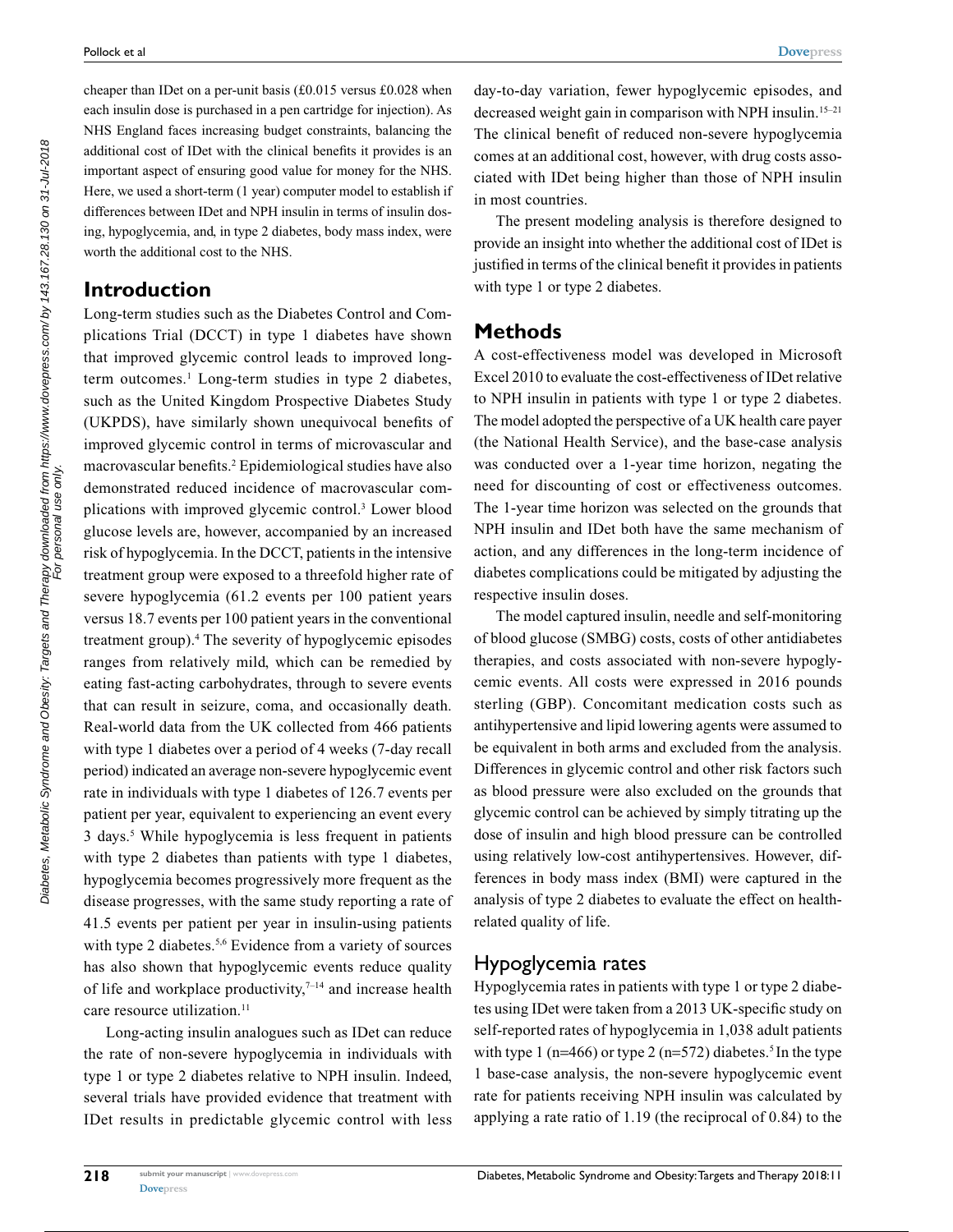<span id="page-3-0"></span>UK base rate of 126.7 events per patient year with IDet, yielding a deterministic rate estimate with NPH insulin of 150.8 events per patient year. The rate ratio was taken from a meta-analysis of six clinical trials of IDet versus NPH insulin comprising over 2,109 subjects with type 1 diabetes as part of a health technology assessment by the Canadian Agency for Drugs and Technology in Health (CADTH) published in 2008.<sup>22</sup> The mean reciprocal rate ratio of 1.19 was used in the base-case analysis and the corresponding 95% CI of 1.03–1.35 was used both for probabilistic sensitivity analysis (PSA) and to calculate the non-severe hypoglycemic event rate on NPH insulin for "pessimistic" and "optimistic" scenarios, respectively.

The type 2 base-case analysis utilized an overall hypoglycemia relative rate from the same CADTH meta-analysis as used in the analysis of type 1 diabetes, with a mean rate ratio of 0.59 for IDet relative to NPH insulin. The reciprocal rate ratio of 1.69 (95% CI 1.39–2.08) was applied to the IDet base rate of 41.5 events per patient year from the UK self-report study, to give a deterministic rate estimate of 70.34 events per patient year with NPH insulin.

Severe hypoglycemic events were not included in either the type 1 or type 2 analyses as the same CADTH metaanalysis reported a non-significant difference between treatments, with a rate ratio for severe hypoglycemia of 0.95 (95% CI 0.65–1.38) in patients on IDet relative to NPH insulin.<sup>22</sup>

## Insulin dosing and concomitant medications

Insulin doses in the analysis of patients with type 1 diabetes were derived from a population of 437 adults enrolled in the Dose Adjustment For Normal Eating (DAFNE) structured education program.23 Specifically, mean basal insulin dosing was modeled at 24.35 IU per day, while mean bolus insulin dosing was assumed to be 27.88 IU per day. In the type 1 base-case analysis, dosing of IDet and NPH insulin was assumed to be equivalent. In the type 2 (basal-only) analysis, insulin doses were modeled in line with data from the PREDICTIVE study, assuming doses of 0.47 IU/kg/ day for NPH insulin and 0.59 IU/kg/day for IDet and based on a mean body weight of 76 kg in line with the baseline weight of the UKPDS insulin starter group.<sup>2,24</sup> In addition to insulin, patients with type 2 diabetes were assumed to take 2,000 mg of metformin a day and 60 mg of gliclazide in line with the World Health Organization defined daily doses of metformin and sulfonylurea, respectively.

## Self-monitoring of blood glucose

Patients with type 1 diabetes were assumed to perform SMBG tests four times daily in line with 2015 guidance from the National Institute for Health and Care Excellence, which specifically recommends "testing at least 4 times a day, including before each meal and before bed" in patients with type 1 diabetes without any specific need to test more frequently.<sup>25</sup> This is likely to be a conservative estimate as many patients meet the criteria for more frequent testing, such as involvement in sports or high-risk activities, impaired awareness of hypoglycemia, illness, pregnancy, or failure to achieve the desired glycated hemoglobin (HbA1c) target. Patients with type 2 diabetes were assumed to perform SMBG three times a day on 2 days a week (an average of 0.86 tests per day) in line with the DiGEM trial, which investigated the effect of different SMBG strategies on glycemic control in patients with type 2 diabetes.<sup>26,27</sup>

## Quality of life

In the base-case analysis, a quality of life disutility of  $-0.004$ was associated with each non-severe hypoglycemic event, based on a 2013 study by Evans et al.<sup>28</sup> The type 2 diabetes analysis also associated a disutility with increased BMI derived from the CADTH meta-analysis. The difference in body weight reported in the meta-analysis (0.96 kg higher with NPH insulin than with IDet) was converted to a mean difference in BMI using a mean height of 1.72 m, and a disutility of –0.0061 per additional BMI unit was applied based on the time trade-off model coefficient for each BMI unit over 25 kg/m<sup>2</sup> reported by Bagust and Beale.<sup>29,30</sup> Baseline quality of life with no complications in patients with type 1 or type 2 diabetes was taken to be 0.81 based on a 2011 meta-analysis by Lung et al. $31$ 

### Unit costs

Costs of insulin (NPH, IDet, and bolus insulin in the type 1 analysis), metformin, and sulfonylurea were taken from the British National Formulary ([Table 1](#page-3-0)). Costs of needles, SMBG test strips, and lancets were taken from the NHS Business Services Authority. The cost of hypoglycemic events was taken from a recent analysis of the cost of non-severe hypoglycemia in 10 European countries including the UK.<sup>32</sup> The analysis was based on data from the Hypoglycaemia in Insulin Treated Patients (HIT) study,<sup>5</sup> and captured costs of additional SMBG test strip use and contact with health care professionals (either by telephone consultation, or visit to a nurse or primary care physician) in a country-specific proportion of patients with type 1 or type 2 diabetes.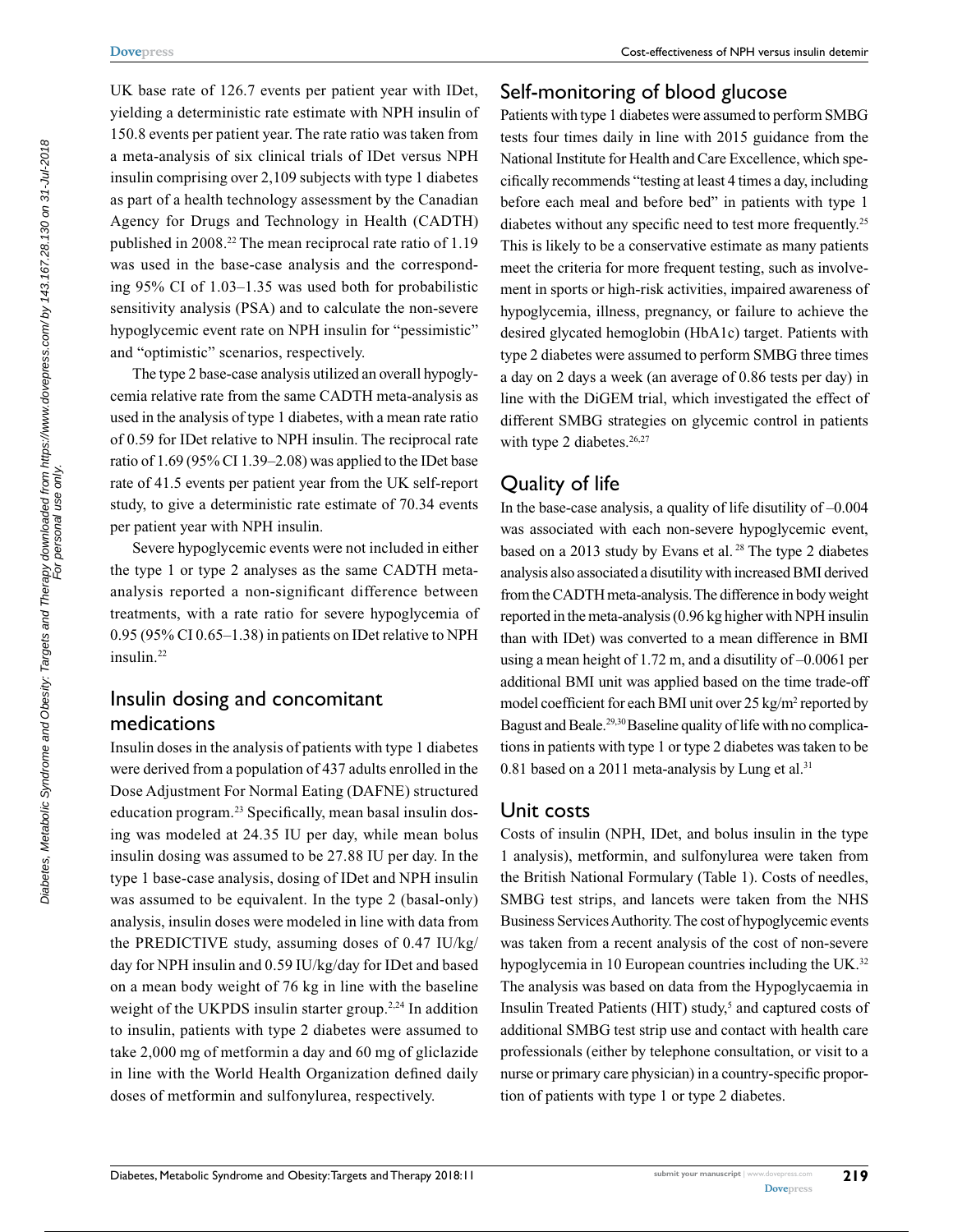#### **Table 1** Unit costs in the base-case analysis

|                                 | Cost  | Cost basis                                                            | Reference               |  |
|---------------------------------|-------|-----------------------------------------------------------------------|-------------------------|--|
| NPH insulin (GBP per IU)        | 0.015 | Insulatard Penfill® cartridge 100 IU/mL, 5×3 mL                       | BNF, September 2016     |  |
| Insulin detemir (GBP per IU)    | 0.028 | Levemir <sup>®</sup> Penfill <sup>®</sup> cartridge 100 IU/mL, 5×3 mL | BNF, September 2016     |  |
| Bolus insulin (GBP per IU)      | 0.019 | NovoRapid® Penfill® cartridge 100 IU/mL, 5×3 mL                       | BNF, September 2016     |  |
| Metformin (GBP per gram)        | 0.027 | Metformin tablets, 850 mg, 56 tablet pack                             | BNF, September 2016     |  |
| Gliclazide (GBP per milligram)  | 0.003 | Gliclazide tablets, 40 mg, 28 tablet pack                             | BNF, September 2016     |  |
| Needles (GBP per needle)        | 0.03  | BD Micro-Fine 0.3 mm/30 gauge, 200 needle pack                        | NHS BSA, September 2016 |  |
| SMBG test strip (GBP per strip) | 0.319 | Accu-Chek Aviva, 50 strip pack                                        | NHS BSA, September 2016 |  |
| Lancet (GBP per lancet)         | 0.049 | FastClix (Roche Diabetes Care Ltd), 204 lancet pack                   | NHS BSA, September 2016 |  |
| Hypoglycemic event TID (GBP)    | 2.193 | Additional strips and HCP contacts                                    | 33                      |  |
| Hypoglycemic event T2D (GBP)    | 3.066 | Additional strips and HCP contacts                                    | 33                      |  |

**Abbreviations:** NPH, neutral protamine Hagedorn; BD, Becton Dickinson; GBP, 2016 pounds sterling; HCP, health care professional; IU, international units; NHS BSA, National Health Service Business Services Authority; SMBG, self-monitoring of blood glucose; BNF, British National Formulary; T1D, type 1 diabetes: T2D, type 2 diabetes.

### Sensitivity analysis

<span id="page-4-0"></span>A series of sensitivity analyses were conducted to establish the magnitude by which model outcomes changed in response to changes in individual input parameters. In the type 2 diabetes analyses, insulin doses were changed to match those reported by Eliasson et al (29.9 IU/day with NPH insulin and 42.1 IU/day with IDet).<sup>33</sup> In both type 1 and type 2 diabetes analyses, the hypoglycemia rate ratio was set at 0.78 (from Bartley et al) in the type 1 diabetes analysis and 0.7 (from Tajima et al) in the type 2 diabetes analysis, compared to 0.84 and  $0.59$  in the respective base-case analyses.<sup>21,34</sup> The base rates of hypoglycemia in the IDet arm were also modified to match those reported by the UK Hypoglycemia Study Group (UKHSG; 35.5 events per patient per year for type 1 diabetes and 4.08 events per patient per year for type 2 diabetes).<sup>35</sup> Further analyses were conducted in which the quality of life disutility associated with each hypoglycemic event was changed to values from Currie et al<sup>10</sup> (−0.0035), Levy et al  $(-0.0033, SD=0.0004)$ ,<sup>7</sup> and using a diminishing marginal hypoglycemia utility model published by Lauridsen et al.<sup>36</sup> Finally, the disutility associated with increased BMI was abolished in an analysis around the type 2 diabetes base case.

#### **Results**

Using non-severe hypoglycemia rate ratios and body weight differences from a recent CADTH meta-analysis, the present analysis showed IDet to be cost-effective relative to NPH insulin in patients with either type 1 or type 2 diabetes in the UK setting over a 1-year time horizon.

In patients with type 1 diabetes, the deterministic analysis showed an increase in costs of GBP 60 with IDet relative to NPH insulin over a 1-year time horizon (GBP 1,301 relative to GBP 1,241). The reduced rate of hypoglycemia resulted in a quality-adjusted life expectancy gain of 0.099 qualityadjusted life years (QALYs), resulting in an incremental cost-effectiveness ratio (ICER) of GBP 610 per QALY gained (Table 2). The equivalent analysis in patients with type 2 diabetes showed a cost increase of GBP 171 with IDet relative to NPH insulin over a 1-year time horizon (GBP 798 relative to GBP 627). The reduced rate of hypoglycemia with IDet combined with the smaller increase in BMI resulted in a gain of 0.120 QALYs, resulting in an ICER of GBP 1,422 per QALY gained.

PSA yielded similar outcomes to the deterministic base-case analyses with incremental quality-adjusted life expectancy of 0.101 QALYs (standard deviation [SD] 0.038 QALYs) and incremental costs of GBP 59 (SD GBP 45) in the type 1 analysis, resulting in an ICER of GBP 587 per QALY gained. In the type 2 diabetes PSA, incremental costs were GBP 173 (SD GBP 202) and incremental quality-adjusted life expectancy was 0.123 QALYs (SD 0.028 QALYs), resulting in an ICER of GBP 1,408 per QALY gained. Results of the 10,000 model iterations were plotted on a scatterplot, and cost-effectiveness acceptability curves were generated over a range of willingness-to-pay (WTP) thresholds (Figures  $1-4$ ). At a WTP threshold of GBP 10,000 per QALY gained, there was a 99.9% likelihood that detemir would be cost-effective relative to NPH insulin in patients with type 1 diabetes. In patients with type 2 diabetes, there was a 100% likelihood of cost-effectiveness at the same WTP threshold.

One-way sensitivity analysis results showed the model to be sensitive to assumptions around the hypoglycemia base rate and rate ratios, and the use of a per-event utility model versus a diminishing marginal utility (DMU) model (Table 3). Notably, setting the hypoglycemia rate ratio to 0.78 resulted in an analysis in which IDet was relatively more effective than NPH insulin in type 1 diabetes, with an incremental quality-adjusted life expectancy of 0.147 QALYs and additional costs of GBP 35 with IDet, resulting in an ICER of GBP 238 per QALY gained. In the type 2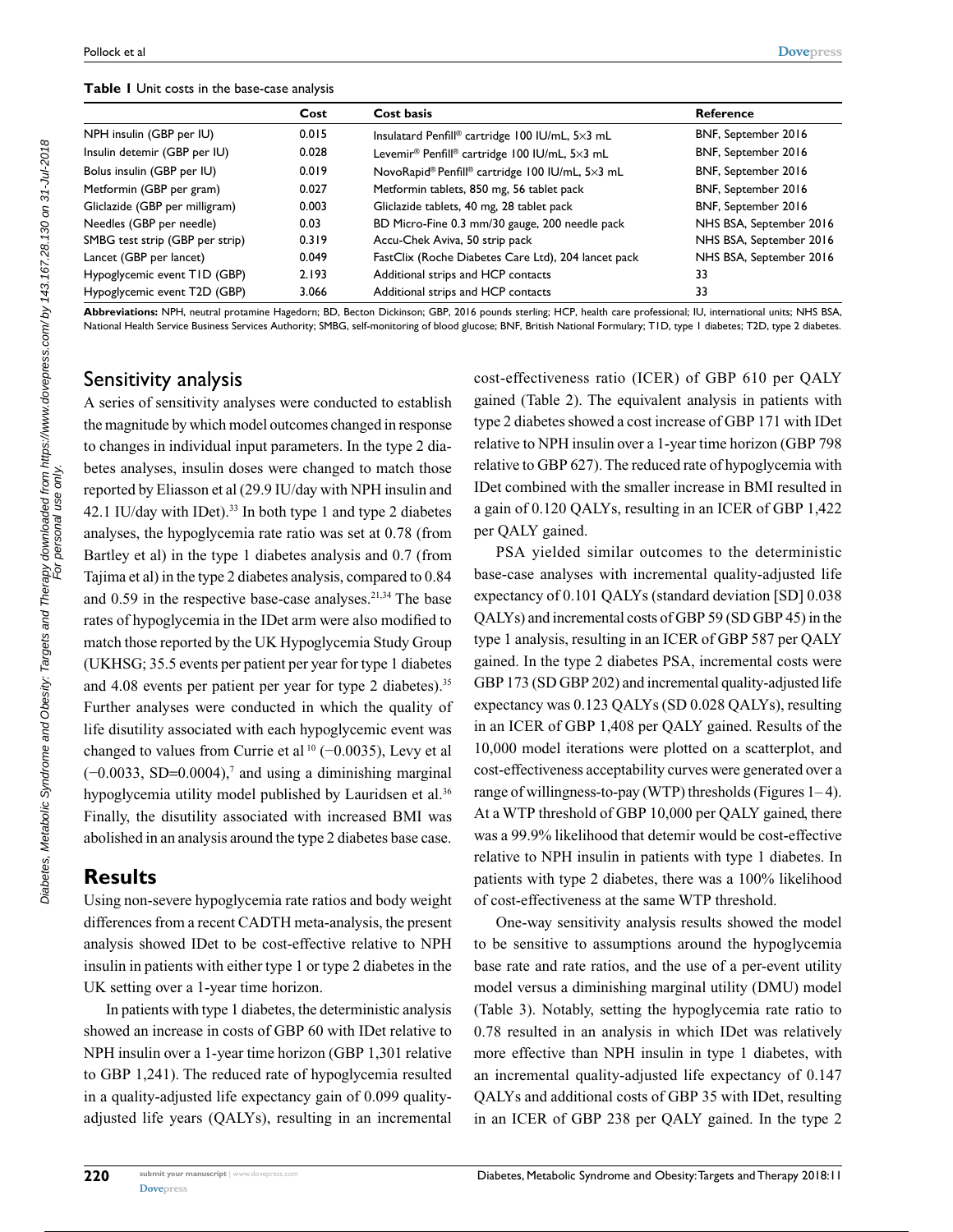#### **Table 2** Cost-effectiveness of insulin detemir versus NPH insulin in the UK

|                 | <b>NPH</b> insulin<br>cost (GBP) | Insulin detemir<br>cost (GBP) | Incremental<br>cost (GBP) | <b>NPH</b><br>effectiveness<br>(QALY <sub>S</sub> ) | Insulin detemir<br>effectiveness<br>(QALY <sub>S</sub> ) | Incremental<br>effectiveness<br>(QALY <sub>S</sub> ) | <b>ICER (GBP per</b><br>QALY gained) |
|-----------------|----------------------------------|-------------------------------|---------------------------|-----------------------------------------------------|----------------------------------------------------------|------------------------------------------------------|--------------------------------------|
| Type I diabetes | 1.241                            | ا30.                          | $+60$                     | 0.192                                               | 0.291                                                    | 0.099                                                | 610                                  |
| Type 2 diabetes | 627                              | 798                           | $+171$                    | 0.520                                               | 0.640                                                    | 0.120                                                | 1.422                                |

**Abbreviations:** GBP, 2016 pounds sterling; NPH, neutral protamine Hagedorn; QALY, quality-adjusted life year; ICER, incremental cost-effectiveness ratio.



Incremental quality-adjusted life expectancy (QALYs)

**Figure 1** Cost-effectiveness scatter plot for insulin detemir relative to NPH insulin in patients with type 1 diabetes. **Abbreviations:** NPH, neutral protamine Hagedorn; QALY, quality-adjusted life year; GBP, 2016 pounds sterling.

<span id="page-5-0"></span>

**Figure 2** Cost-effectiveness acceptability curve for insulin detemir relative to NPH insulin in patients with type 1 diabetes. **Abbreviations:** NPH, neutral protamine Hagedorn; QALY, quality-adjusted life year; GBP, 2016 pounds sterling.

diabetes analysis, reducing the hypoglycemia rate difference to that reported by Tajima et al increased the ICER to GBP 2,735 per QALY gained.<sup>34</sup> Changing the hypoglycemia disutilities to values from studies other than Evans et al on a per-event basis resulted in relatively small changes in the ICER, while switching to use the Lauridsen et al's diminishing hypoglycemia utility model increased the ICER to GBP 13,578 per QALY gained and GBP 14,533 per QALY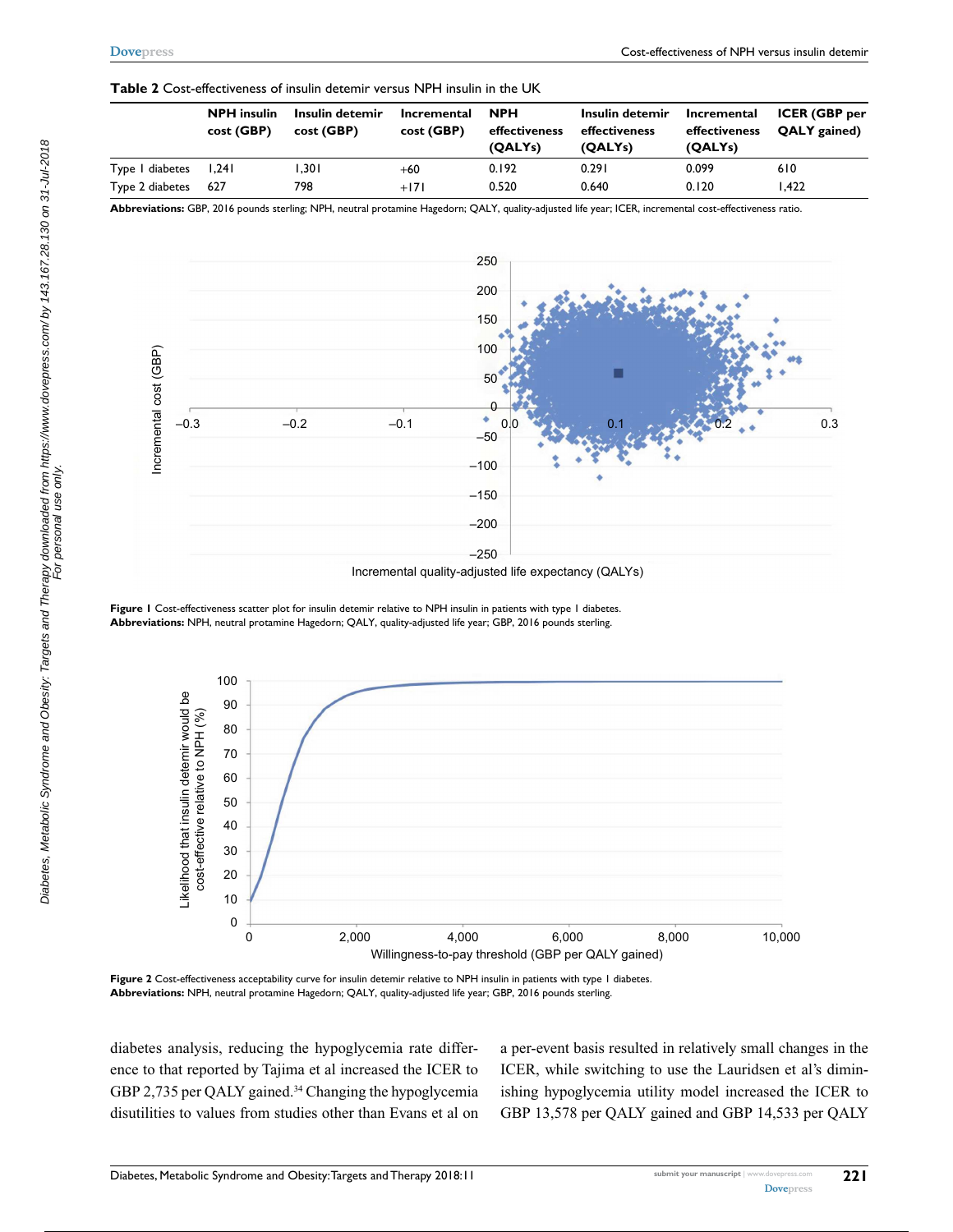

**Figure 3** Cost-effectiveness scatter plot for insulin detemir relative to NPH insulin in patients with type 2 diabetes. **Abbreviations:** NPH, neutral protamine Hagedorn; QALY, quality-adjusted life year; GBP, 2016 pounds sterling.



**Figure 4** Cost-effectiveness acceptability curve for insulin detemir relative to NPH insulin in patients with type 2 diabetes. **Abbreviations:** NPH, neutral protamine Hagedorn; QALY, quality-adjusted life year; GBP, 2016 pounds sterling.

gained in the analyses of type 1 and type 2 diabetes, respectively.28,36 Changing the insulin dose assumptions in the type 2 diabetes analysis based on Eliasson et al resulted in an ICER of GBP 1,459 per QALY gained, a slight increase over the base-case analysis.<sup>33</sup> Finally, by using rates of hypoglycemia from the UKHSG substantially increased the ICERs from GBP 610 per QALY gained to GBP 3,550 per QALY gained in the type 1 analysis, and from GBP 1,422 per QALY gained to GBP 18,429 per QALY gained in the type 2 analysis.

## **Discussion**

The modeling approach used in the present analyses demonstrated that IDet would be considered cost-effective relative to NPH insulin in patients with type 1 or type 2 diabetes in the UK. The analysis only captured differences in costs associated with antidiabetic medications and non-severe hypoglycemic events, and did not take into consideration other differences such as severe hypoglycemia and glycemic control. Needles and SMBG were also captured in the analysis, but were not a driver of differences between IDet and NPH insulin. The modeling approach is likely to be conservative with regard to the incremental cost-effectiveness of IDet relative to NPH insulin. For instance, randomized controlled trials and metaanalyses have demonstrated improved glycemic control with IDet relative to NPH, including a 2011 systematic review and meta-analysis of 10 randomized controlled trials including 3,825 patients, which showed a weighted mean HbA1c difference of –0.073% (*p*=0.021) with IDet relative to NPH and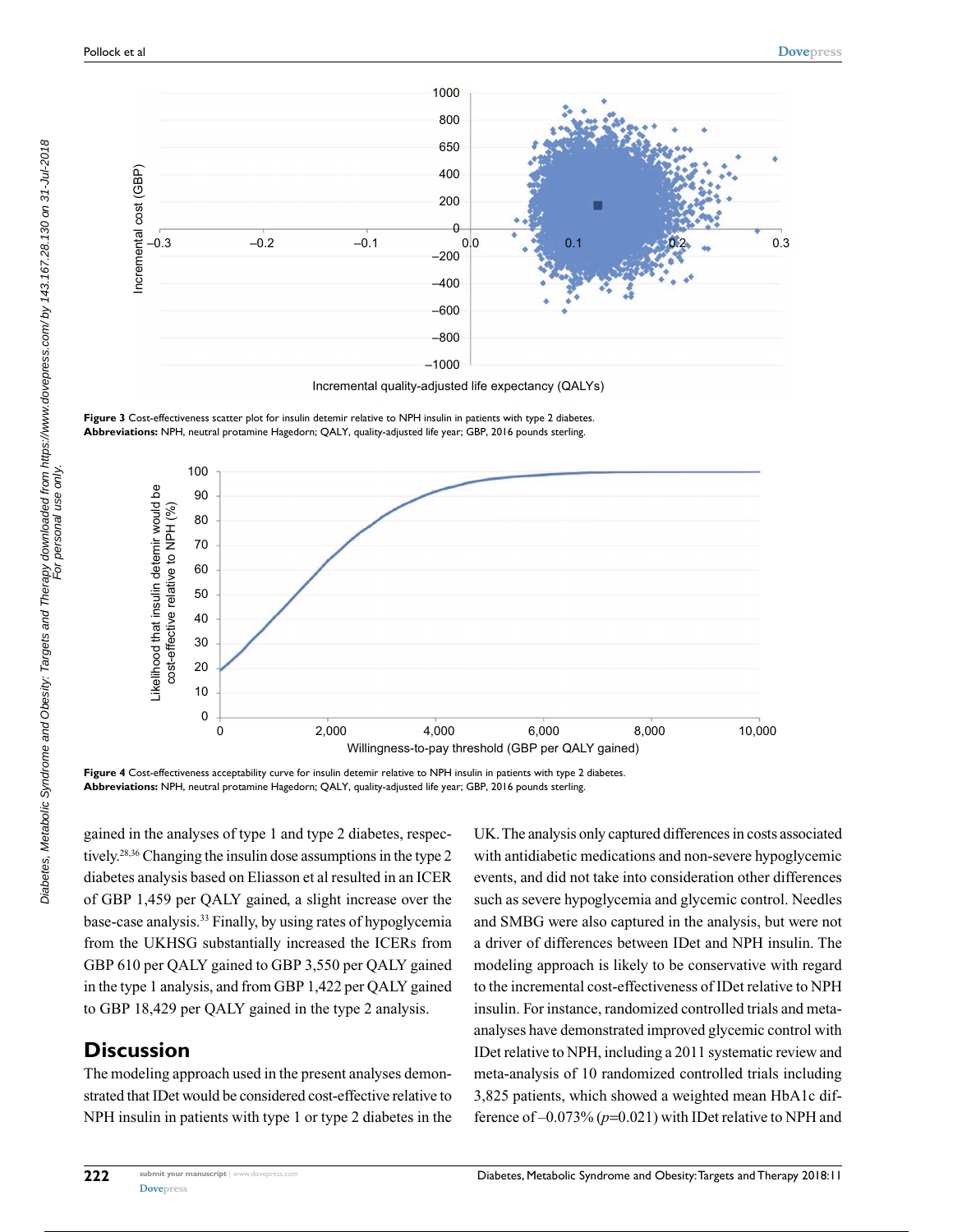#### **Table 3** One-way sensitivity analysis results

|                                                    | <b>NPH</b> insulin<br>cost (GBP) | <b>Insulin</b><br>detemir<br>cost (GBP) | Incremental<br>cost (GBP) | <b>NPH</b><br>effectiveness<br>(QALYs) | <b>Insulin</b><br>detemir<br>effectiveness<br>(QALYs) | Incremental<br>effectiveness<br>(QALYs) | <b>ICER (GBP</b><br>per QALY<br>gained) |
|----------------------------------------------------|----------------------------------|-----------------------------------------|---------------------------|----------------------------------------|-------------------------------------------------------|-----------------------------------------|-----------------------------------------|
| Type I diabetes                                    |                                  |                                         |                           |                                        |                                                       |                                         |                                         |
| Base case                                          | 1,241                            | 1,301                                   | $+60$                     | 0.192                                  | 0.291                                                 | $+0.099$                                | 610                                     |
| Hypoglycemia rate ratio of 0.78 <sup>21</sup>      | 1,266                            | 1,301                                   | $+35$                     | 0.144                                  | 0.291                                                 | $+0.147$                                | 238                                     |
| Levy et al hypoglycemia disutility <sup>7</sup>    | 1,241                            | 1,301                                   | $+60$                     | 0.312                                  | 0.392                                                 | $+0.080$                                | 757                                     |
| Currie et al hypoglycemia disutility <sup>10</sup> | 1,241                            | 1,301                                   | $+60$                     | 0.282                                  | 0.367                                                 | $+0.084$                                | 714                                     |
| Diminishing hypoglycemia utility                   | 1,241                            | 1,301                                   | $+60$                     | 0.733                                  | 0.737                                                 | $+0.004$                                | 13,578                                  |
| UKHSG base hypoglycemia rate                       | 1,003                            | 1,101                                   | $+98$                     | 0.637                                  | 0.664                                                 | $+0.028$                                | 3,550                                   |
| Type 2 diabetes                                    |                                  |                                         |                           |                                        |                                                       |                                         |                                         |
| Base case                                          | 627                              | 798                                     | $+171$                    | 0.520                                  | 0.640                                                 | $+0.120$                                | 1,422                                   |
| No BMI disutility                                  | 627                              | 798                                     | $+171$                    | 0.522                                  | 0.640                                                 | $+0.118$                                | 1,446                                   |
| Hypoglycemia rate ratio of 0.7 <sup>39</sup>       | 593                              | 798                                     | $+205$                    | 0.565                                  | 0.640                                                 | $+0.075$                                | 2,735                                   |
| Levy et al hypoglycemia disutility <sup>7</sup>    | 627                              | 798                                     | $+171$                    | 0.576                                  | 0.673                                                 | $+0.097$                                | 1,760                                   |
| Currie et al hypoglycemia disutility <sup>10</sup> | 627                              | 798                                     | $+171$                    | 0.562                                  | 0.665                                                 | $+0.103$                                | 1,661                                   |
| Diminishing hypoglycemia utility                   | 627                              | 798                                     | $+171$                    | 0.748                                  | 0.760                                                 | $+0.012$                                | 14,533                                  |
| Eliasson et al insulin doses <sup>33</sup>         | 594                              | 770                                     | $+175$                    | 0.520                                  | 0.640                                                 | $+0.120$                                | 1,459                                   |
| UKHSG base hypoglycemia rate                       | 432                              | 683                                     | $+251$                    | 0.780                                  | 0.793                                                 | $+0.014$                                | 18,429                                  |

**Abbreviations:** GBP, 2016 pounds sterling; ICER, incremental cost-effectiveness ratio; QALY, quality-adjusted life year; UKHSG, UK Hypoglycemia Study Group; NPH, neutral protamine Hagedorn; BMI, body mass index.

a relative risk of severe hypoglycemia of 0.665 (*p*<0.001) in patients with type 1 diabetes.<sup>37</sup> While this is a limitation of the analyses presented here, the decision to exclude severe hypoglycemia and improved glycemic control resulted in a highly conservative analysis over a longer time horizon.

In the analyses of both type 1 and type 2 diabetes, reductions in the rate of non-severe hypoglycemia with IDet relative to NPH insulin were derived from a meta-analysis performed by CADTH.<sup>22</sup> While the meta-analysis reported an overall hypoglycemia rate ratio for IDet relative to NPH insulin of  $0.84$  (95% CI 0.74–0.97) in patients with type 1 diabetes, non-severe hypoglycemia was not reported separately and the overall rate was therefore used as a proxy. This was a conservative approach compared with using the rate ratio from the Bartley et al clinical trial (mean rate ratio 0.78, 95% CI 0.52–1.16), which was investigated in sensitivity analysis and reduced the ICER to GBP 238 per QALY gained in patients with type 1 diabetes.<sup>21</sup>

In type 2 diabetes, the selected rate ratio of 0.59 (95% CI 0.48–0.72) for non-severe hypoglycemia was based on the CADTH meta-analysis of overall hypoglycemia rates in patients with type 2 diabetes using oral antidiabetic agents in combination with IDet or NPH insulin.<sup>22</sup> While the metaanalysis finding was significant, the outcome was based on just three randomized controlled trials, which exhibited a high degree of heterogeneity in the reported outcomes (*I* <sup>2</sup>=86.9% based on a chi-squared test outcome of 15.28 over 2 degrees

of freedom).22,34,38,39 The CADTH analysis authors noted that the heterogeneity may have been driven by the dosing frequency of IDet and NPH, which was not consistent across the three studies. Despite the high degree of heterogeneity, the studies were all directionally in agreement, with mean rate ratios of 0.52, 0.54, and 0.70 for IDet relative to NPH insulin in the Philis-Tsimikas et al, Hermansen et al, and Tajima et al studies, respectively.<sup>22,34,38,39</sup> CADTH also noted that the difference was driven by a significant reduction in the frequency but not the risk of overall hypoglycemia, implying that the reductions were a result of reduced rates of hypoglycemia in patients prone to experiencing hypoglycemia rather than a reduction in the proportion of patients having hypoglycemic events.<sup>22</sup> Such a finding would be congruous with the findings of trials such as HypoAna, which demonstrated significant reductions in hypoglycemia rates in patients prone to recurrent severe hypoglycemia.<sup>40</sup> Even these reductions may be conservative relative to the differences observed in routine clinical practice, as Phase III regulatory studies of insulin (which need to demonstrate safety) tend to exclude patients who are prone to hypoglycemia.

Sensitivity analyses showed that the results were most sensitive to the use of DMU model to evaluate the effect of hypoglycemia on the quality of life. Such models reduce the incremental disutility associated with each additional hypoglycemic event as overall frequency increases, in this case using a weighted power function to determine the exact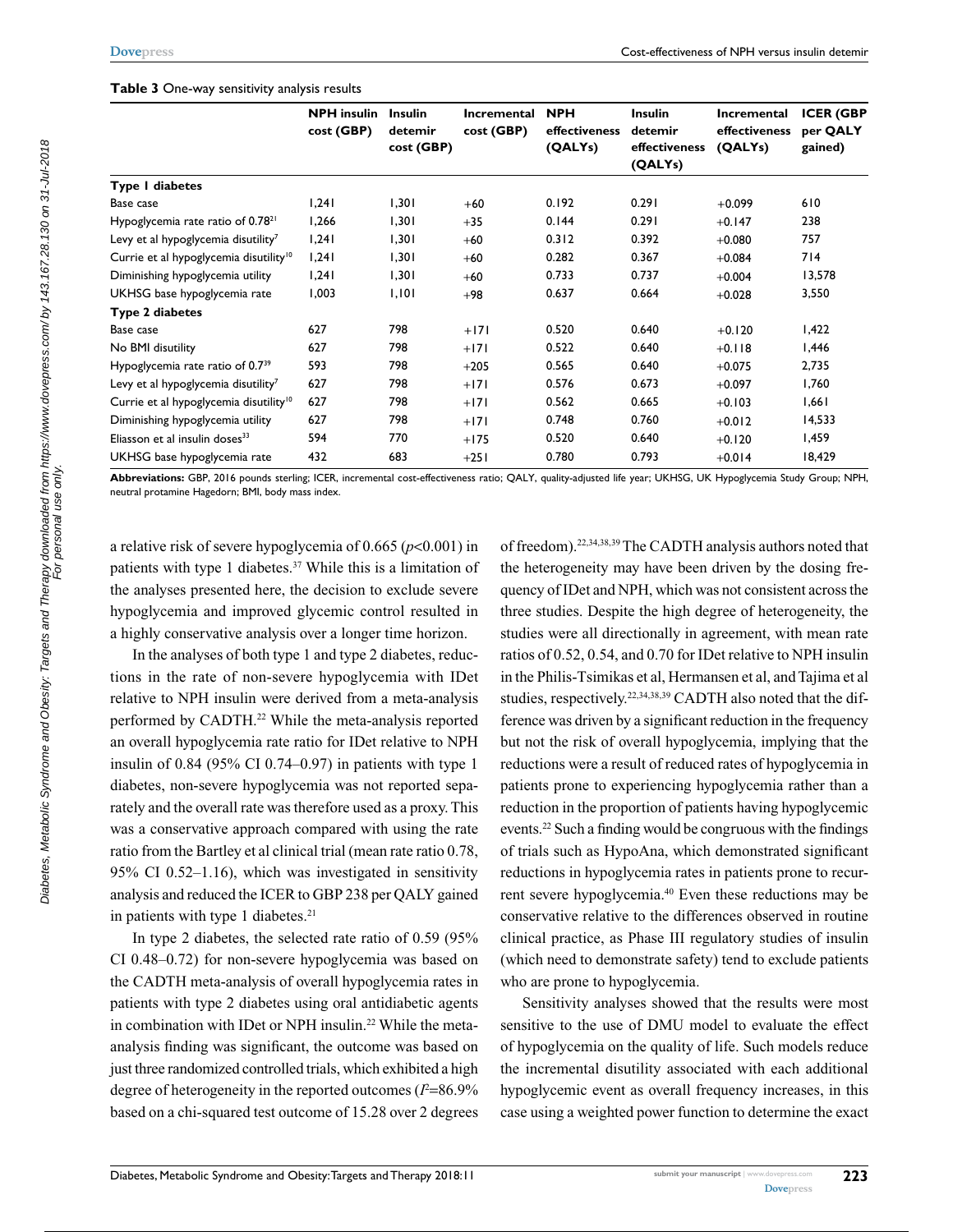relationship.<sup>36</sup> The authors of the DMU model noted that the reduced utility for additional events may be reflective of a range of phenomena, including patients learning to cope with hypoglycemia, an unwillingness to trade-off remaining lifetime after a certain point, or simply respondents paying more attention to the health-state descriptions than the event frequencies. The question of minimally important differences (MIDs) in quality of life should also be considered with regard to the DMU model, as the incremental disutility of additional hypoglycemic events in the model falls below the MIDs for generic instruments such as the Health Utilities Index, EuroQoL-5D (EQ-5D), and 36-Item Short Form Health Survey (SF-36).<sup>41,42</sup> The DMU model did not capture any reduction in quality of life associated with the fear of hypoglycemia, which has been shown to be greater in patients with experience of hypoglycemia relative to those without, and greater in patients with more severe symptoms of hypoglycemia<sup>43</sup> The effects of fear may mitigate some of the effects of the DMU model, making the sensitivity analysis highly conservative. Regardless of its conservatism, the analyses in both type 1 and type 2 diabetes still yielded ICERs lower than GBP 20,000 per QALY gained.

Considerable evidence has been published supporting the long-term cost-effectiveness of IDet versus NPH insulin.<sup>44-46</sup> Whilst these more complex modeling studies are valuable in the absence of long-term clinical trial data, they do not address the requirements of health care payers for whom short-term cost-effectiveness is more relevant to immediate budget considerations. The present study addresses this need by presenting a transparent, short-term analysis of the costeffectiveness of IDet versus NPH insulin based on up-to-date cost data in the UK setting.

## **Conclusion**

This short-term health economic evaluation showed IDet to be a cost-effective alternative to NPH insulin in both type 1 and type 2 diabetes in the UK. This evaluation reflects the clinically relevant reported reductions in non-severe hypoglycemic episodes, particularly at night, in people with diabetes. In light of the challenging new National Institute for Health and Care Excellence HbA1c targets it may be worth starting longer acting insulin analogues as first line, not only in people with type 1 diabetes but also when initiating insulin therapy in type 2 diabetes patients.

## **Acknowledgment**

This study was supported by funding from Novo Nordisk Limited.

#### **Disclosure**

Richard F Pollock and William J Valentine are full-time employees of Ossian Health Economics and Communications GmbH, which received consultancy fees from Novo Nordisk Ltd. to develop the model, conduct the analysis, and prepare the manuscript. Barrie Chubb is a full-time employee of Novo Nordisk Ltd., a subsidiary of Novo Nordisk A/S, the marketing authorization holder for IDet. Simon Heller received research grants from Medtronic UK Ltd, has served on speaker panels for Sanofi Aventis, Eli Lilly, Takeda, Novo Nordisk, and Astra Zeneca for which he has received remuneration, and has served on advisory panels or as a consultant for Boehringer Ingelheim, Novo Nordisk, Eli Lilly and Company, and Takeda for which his institution received remuneration. The authors report no other conflicts of interest in this work.

#### **References**

- 1. The Diabetes Control and Complications Trial Research Group. The relationship of glycemic exposure (HbA1c) to the risk of development and progression of retinopathy in the diabetes control and complications trial. *Diabetes*. 1995;44(8):968–983.
- 2. UK Prospective Diabetes Study (UKPDS) Group. Intensive bloodglucose control with sulphonylureas or insulin compared with conventional treatment and risk of complications in patients with type 2 diabetes (UKPDS 33). *Lancet*. 1998;352(9131):837–853.
- 3. Stratton IM, Adler AI, Neil HA, et al. Association of glycaemia with macrovascular and microvascular complications of type 2 diabetes (UKPDS 35): prospective observational study. *BMJ*. 2000;321(7258):405–412.
- 4. The Diabetes Control and Complications Trial Research Group. Hypoglycemia in the diabetes control and complications trial. *Diabetes.* 1997;46(2):271−286.
- 5. Frier BM, Jensen MM, Chubb BD. Hypoglycaemia in adults with insulin-treated diabetes in the UK: self-reported frequency and effects. *Diabet Med*. 2016;33(8):1125−1132.
- 6. UK Hypoglycaemia Study Group. Risk of hypoglycaemia in types 1 and 2 diabetes: effects of treatment modalities and their duration. *Diabetologia*. 2007;50(6):1140–1147.
- 7. Levy AR, Christensen TL, Johnson JA. Utility values for symptomatic non-severe hypoglycaemia elicited from persons with and without diabetes in Canada and the United Kingdom. *Health Qual Life Outcomes*. 2008;6:73.
- 8. Marrett E, Stargardt T, Mavros P, Alexander CM. Patient-reported outcomes in a survey of patients treated with oral antihyperglycaemic medications: associations with hypoglycaemia and weight gain. *Diabetes Obes Metab*. 2009;11(12):1138–1144.
- 9. National Institute for Health and Clinical Excellence. Technology appraisal guidance – No. 53. Guidance on the use of long-acting insulin analogues for the treatment of diabetes – insulin glargine. 2002. Available from:<http://www.nice.org.uk/TA053>. Accessed September 9, 2014.
- 10. Currie CJ, Morgan CL, Poole CD, Sharplin P, Lammert M, McEwan P. Multivariate models of health-related utility and the fear of hypoglycaemia in people with diabetes. *Curr Med Res Opin*. 2006;22(8):1523–1534.
- 11. Davis RE, Morrissey M, Peters JR, et al. Impact of hypoglycaemia on quality of life and productivity in type 1 and type 2 diabetes. *Curr Med Res Opin*. 2005;21(9):1477–1483.
- 12. Lundkvist J, Berne C, Bolinder B, Jonsson L. The economic and quality of life impact of hypoglycemia. *Eur J Health Econ*. 2005;6(3):197–202.
- 13. Nordfeldt S, Ludvigsson J. Fear and other diturbances of severe hypoglycemia in children and adolescents with type 1 diabetes mellitus. *J Pediatr Endocrinol Metab*. 2005;18(1):83–91.

For personal use only.

**224**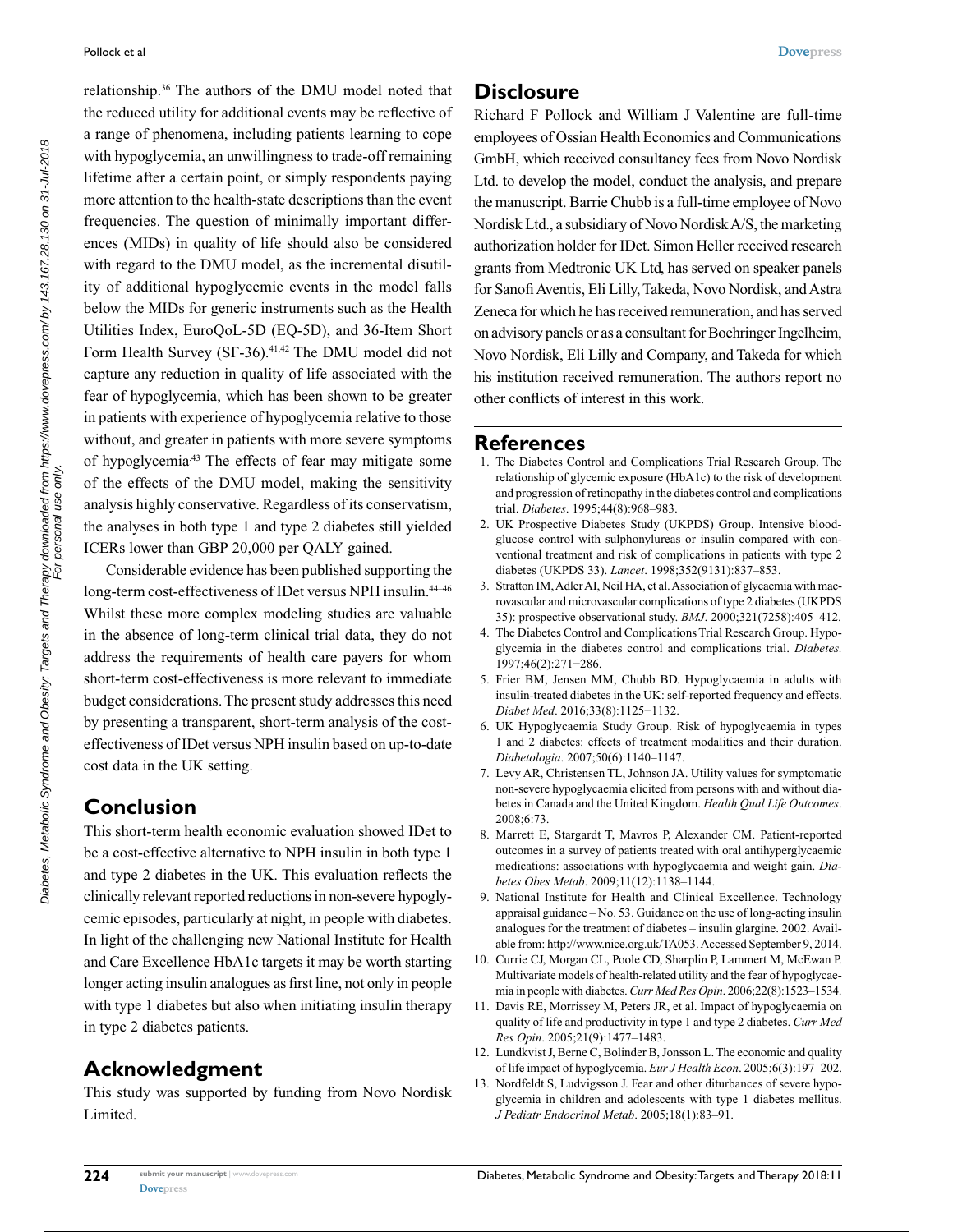- 14. Matza LS, Boye KS, Yurgin N, et al. Utilities and disutilities for type 2 diabetes treatment-related attributes. *Qual Life Res*. 2007;16(7):1251–1265.
- 15. Hermansen K, Madsbad S, Perrild H, et al. Comparison of the soluble basal insulin analog IDet with NPH insulin: a randomized open crossover trial in type 1 diabetic subjects on basal–bolus therapy. *Diabetes Care*. 2001;24:296–301.
- 16. Vague P, Selam JL, Skeie S, et al*.* IDet is associated with more predictable glycemic control and reduced risk of hypoglycemia than NPH insulin in patients with type 1 diabetes on a basal-bolus regimen with premeal insulin aspart. *Diabetes Care*. 2003;26:590–596.
- 17. Kølendorf K, Ross GP, Pavlic-Renar I, et al*.* IDet lowers the risk of hypoglycaemia and provides more consistent plasma glucose levels compared with NPH insulin in Type 1 diabetes. *Diabet Med*. 2006;23(7):729–735.
- 18. Home P, Bartley P, Russell-Jones D, et al*.* IDet offers improved glycemic control compared with NPH insulin in people with type 1 diabetes: a randomized clinical trial. *Diabetes Care*. 2004;27(5): 1081–1087.
- 19. Robertson KJ, Schoenle EM, Gucev Z, et al. Benefits of IDet over NPH insulin in children and adolescents with type 1 diabetes: lower and more predictable fasting plasma glucose and lower risk of nocturnal hypoglycemia. *Diabet Med*. 2005;22(Suppl 2):45.
- 20. De Leeuw, Vague P, Selam JL, et al. IDet used in basal-bolus therapy in people with type 1 diabetes is associated with a lower risk of nocturnal hypoglycaemia and less weight gain over 12 months in comparison to NPH insulin. *Diabetes Obes Metab*. 2005;7:73–82.
- 21. Bartley PC, Bogoev M, Larsen J, Philotheou A. Long-term efficacy and safety of IDet compared to neutral protamine Hagedorn insulin in patients with type 1 diabetes using a treat-to-target basal-bolus regimen with insulin aspart at meals: a 2-year, randomized, controlled trial. *Diabet Med*. 2008;25(4):442–449.
- 22. Canadian Agency for Drugs and Technologies in Health. Long-acting insulin analogues for the treatment of diabetes mellitus: meta-analyses of clinical outcomes – update of CADTH technology report No. 92. *COMPUS Rep*. 2008;2(1). Available from: [http://www.cadth.ca/media/](http://www.cadth.ca/media/compus/reports/compus_Long-Acting-Insulin-Analogs-Report_Clinical-Outcomes.pdf) [compus/reports/compus\\_Long-Acting-Insulin-Analogs-Report\\_Clini](http://www.cadth.ca/media/compus/reports/compus_Long-Acting-Insulin-Analogs-Report_Clinical-Outcomes.pdf)[cal-Outcomes.pdf.](http://www.cadth.ca/media/compus/reports/compus_Long-Acting-Insulin-Analogs-Report_Clinical-Outcomes.pdf) Accessed March 7, 2018.
- 23. Gillespie P, O'Shea E, O'Hara MC, Dinneen SF; Irish DAFNE Study Group. Cost effectiveness of group follow-up after structured education for type 1 diabetes: a cluster randomised controlled trial. *Trials*. 2014;15:227.
- 24. Fajardo Montañana C, Hernández Herrero C, Rivas Fernández M. Less weight gain and hypoglycaemia with once-daily IDet than NPH insulin in intensification of insulin therapy in overweight type 2 diabetes patients: the PREDICTIVE BMI clinical trial. *Diabet Med*. 2008;25(8):916–923.
- 25. National Institute for Health and Care Excellence. Type 1 diabetes in adults: diagnosis and Management. Available from: [https://www.nice.](https://www.nice.org.uk/guidance/ng17/resources/type-1-diabetes-in-adults-diagnosis-and-management-1837276469701) [org.uk/guidance/ng17/resources/type-1-diabetes-in-adults-diagnosis](https://www.nice.org.uk/guidance/ng17/resources/type-1-diabetes-in-adults-diagnosis-and-management-1837276469701)[and-management-1837276469701](https://www.nice.org.uk/guidance/ng17/resources/type-1-diabetes-in-adults-diagnosis-and-management-1837276469701) Accessed July 5, 2016.
- 26. Farmer A, Wade A, French DP, Goyder E, Kinmonth AL, Neil A. The DiGEM trial protocol – a randomised controlled trial to determine the effect on glycaemic control of different strategies of blood glucose selfmonitoring in people with type 2 diabetes. *BMC Fam Pract*. 2005;6:25.
- 27. Farmer A, Wade A, Goyder E, et al. Impact of self monitoring of blood glucose in the management of patients with non-insulin treated diabetes: open parallel group randomised trial. *BMJ*. 2007;335(7611):132.
- 28. Evans M, Khunti K, Mamdani M, et al. Health-related quality of life associated with daytime and nocturnal hypoglycaemic events: a time trade-off survey in five countries. *Health Qual Life Outcomes*. 2013;11(1):90.
- 29. National Institute for Health and Care Excellence. Type 2 diabetes (partially updated by CG87) (CG66) Appendix C. Available from: http:// www.nice.org.uk/guidance/cg66/resources/cg66-type-2-diabetes-fullguideline-appendices2. Accessed September 9, 2014.
- 30. Bagust A, Beale S. Modelling EuroQol health-related utility values for diabetic complications from CODE-2 data. *Health Econ*. 2005;14(3):217–230.
- 31. Lung TW, Hayes AJ, Hayen A, Farmer A, Clarke PM. A meta-analysis of health state valuations for people with diabetes: explaining the variation across methods and implications for economic evaluation. *Qual Life Res*. 2011;20(10):1669–1678.
- 32. Chubb B, Tikkanen CK. The cost of non-severe hypoglycaemia in Europe. *Value Health*. 2015;18(7):A611.
- 33. Eliasson B, Ekström N, Bruce Wirta S, Odén A, Fard MP, Svensson AM. Metabolic effects of Basal or premixed insulin treatment in 5077 insulin-naïve type 2 diabetes patients: registry-based observational study in clinical practice. *Diabetes Ther*. 2014;5(1):243–254.
- 34. Tajima N, Iwamoto Y, Kaku K, Kawamori R, Nishida T, Kobayashi M. Once-daily IDet added to oral antidiabetic drugs results in less weight gain and a trend for reduced hypoglycaemia in comparison to NPH insulin in Japanese patients with type 2 diabetes. *Diabetologia*. 2006;49(Suppl 1):609.
- 35. Donnelly LA, Morris AD, Frier BM, et al. Frequency and predictors of hypoglycaemia in type 1 and insulin-treated Type 2 diabetes: a population-based study. *Diabet Med*. 2005;22(6):749–755.
- 36. Lauridsen JT, Lønborg J, Gundgaard J, Jensen HH. Diminishing marginal disutility of hypoglycaemic events: results from a time trade-off survey in five countries. *Qual Life Res*. 2014;23(9):2645–2650.
- 37. Szypowska A, Golicki D, Groele L, Pańkowska E. Long-acting insulin analogue detemir compared with NPH insulin in type 1 diabetes: a systematic review and meta-analysis. *Pol Arch Med Wewn*. 2011;121(7–8): 237–246.
- 38. Philis-Tsimikas A, Charpentier G, Clauson P, Ravn GM, Roberts VL, Thorsteinsson B. Comparison of once-daily IDet with NPH insulin added to a regimen of oral antidiabetic drugs in poorly controlled type 2 diabetes. *Clin Ther*. 2006;28(10):1569–1581.
- 39. Hermansen K, Davies M, Derezinski T, Martinez RG, Clauson P, Home P. A 26-week, randomized, parallel, treat-to-target trial comparing IDet with NPH insulin as add-on therapy to oral glucose-lowering drugs in insulin-naive people with type 2 diabetes. *Diabetes Care*. 2006;29(6):1269–1274.
- 40. Pedersen-Bjergaard U, Kristensen PL, Beck-Nielsen H, et al. Effect of insulin analogues on risk of severe hypoglycaemia in patients with type 1 diabetes prone to recurrent severe hypoglycaemia (HypoAna trial): a prospective, randomised, open-label, blinded-endpoint crossover trial. *Lancet Diabetes Endocrinol*. 2014;2(7):553–561.
- 41. Drummond M. Introducing economic and quality of life measurements into clinical studies. *Ann Med*. 2001;33(5):344–349.
- 42. Walters SJ, Brazier JE. Comparison of the minimally important difference for two health state utility measures: EQ-5D and SF-6D. *Qual Life Res*. 2005;14(6):1523–1532.
- 43. Vexiau P, Mavros P, Krishnarajah G, Lyu R, Yin D. Hypoglycaemia in patients with type 2 diabetes treated with a combination of metformin and sulphonylurea therapy in France. *Diabetes Obes Metab*. 2008;10(Suppl 1):16–24.
- 44. Gschwend MH, Aagren M, Valentine WJ. Cost-effectiveness of IDet compared with neutral protamine Hagedorn insulin in patients with type 1 diabetes using a basal-bolus regimen in five European countries. *J Med Econ*. 2009;12(2):114–123.
- 45. Tunis SL, Minshall ME, Conner C, et al*.* Cost-effectiveness of IDet compared to NPH insulin for type 1 and type 2 diabetes mellitus in the Canadian payer setting: modeling analysis. *Curr Med Res Opin*. 2009;25(5):1273–1284.
- 46. Palmer AJ, Lammert M, Hermansen K. Sundhedsøkonomiske konsekvenser af insulinanaloger til behandling af type 1-diabetes i Danmark [Health economic consequences of insulin analogues in the treatment of type 1 diabetes in Denmark]. *Ugeskr Laeger*. 2008;170(15):1250–1254. Danish.